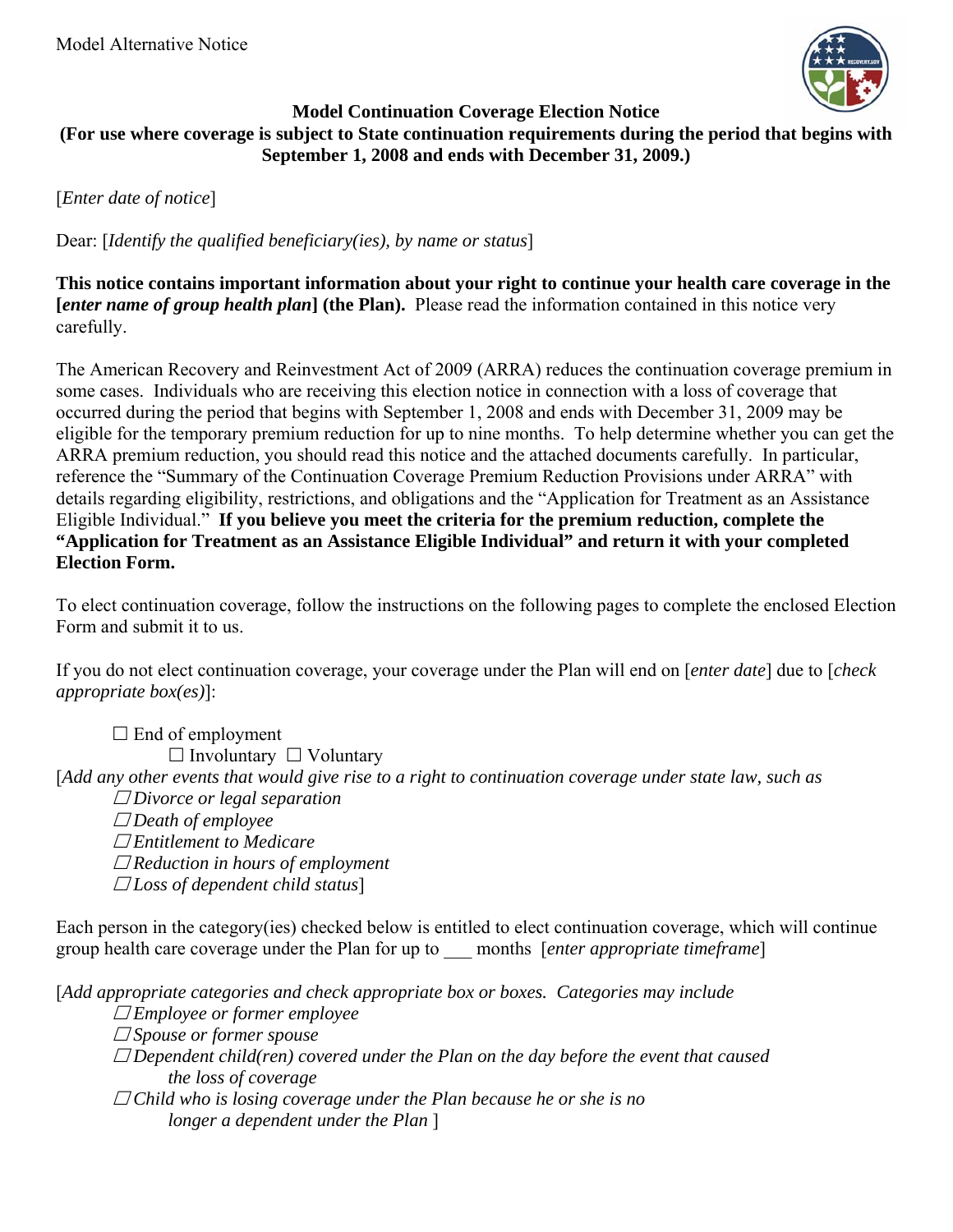If elected, continuation coverage will begin on [*enter date*] and can last until [*enter date*]*.*  [*Add, if appropriate:* You may elect any of the following options for continuation coverage: [*list available coverage options*].

[*If the issuer permits Assistance Eligible Individuals to elect to enroll in coverage that is different than coverage in which the individual was enrolled at the time the qualifying event occurred, insert:* "To change the coverage option(s) for your continuation coverage to something different than what you had on the last day of employment, complete the "Form for Switching Continuation Coverage Benefit Options" and return it to us. Available coverage options are: [*insert list of available coverage options].*" *The different coverage must cost the same or less than the coverage the individual had at the time of the qualifying event; be offered to active employees; and cannot be limited to only dental coverage, vision coverage, counseling coverage, a flexible spending arrangement (FSA), including a health reimbursement arrangement that qualifies as an FSA, or an on-site medical clinic.* ]

Continuation coverage will cost: [*enter amount each qualified beneficiary will be required to pay for each option per month of coverage and any other permitted coverage periods*].If you qualify as an "Assistance Eligible Individual" this cost can be reduced to [*include the amount that is 35 percent of the amount above for each option*] for up to nine months. You do not have to send any payment with the Election Form. Important additional information about payment for continuation coverage is included in the pages following the Election Form.

If you have any questions about this notice or your rights to continuation coverage, you should contact [*enter name of party responsible for continuation coverage administration for the issuer, with telephone number and address*].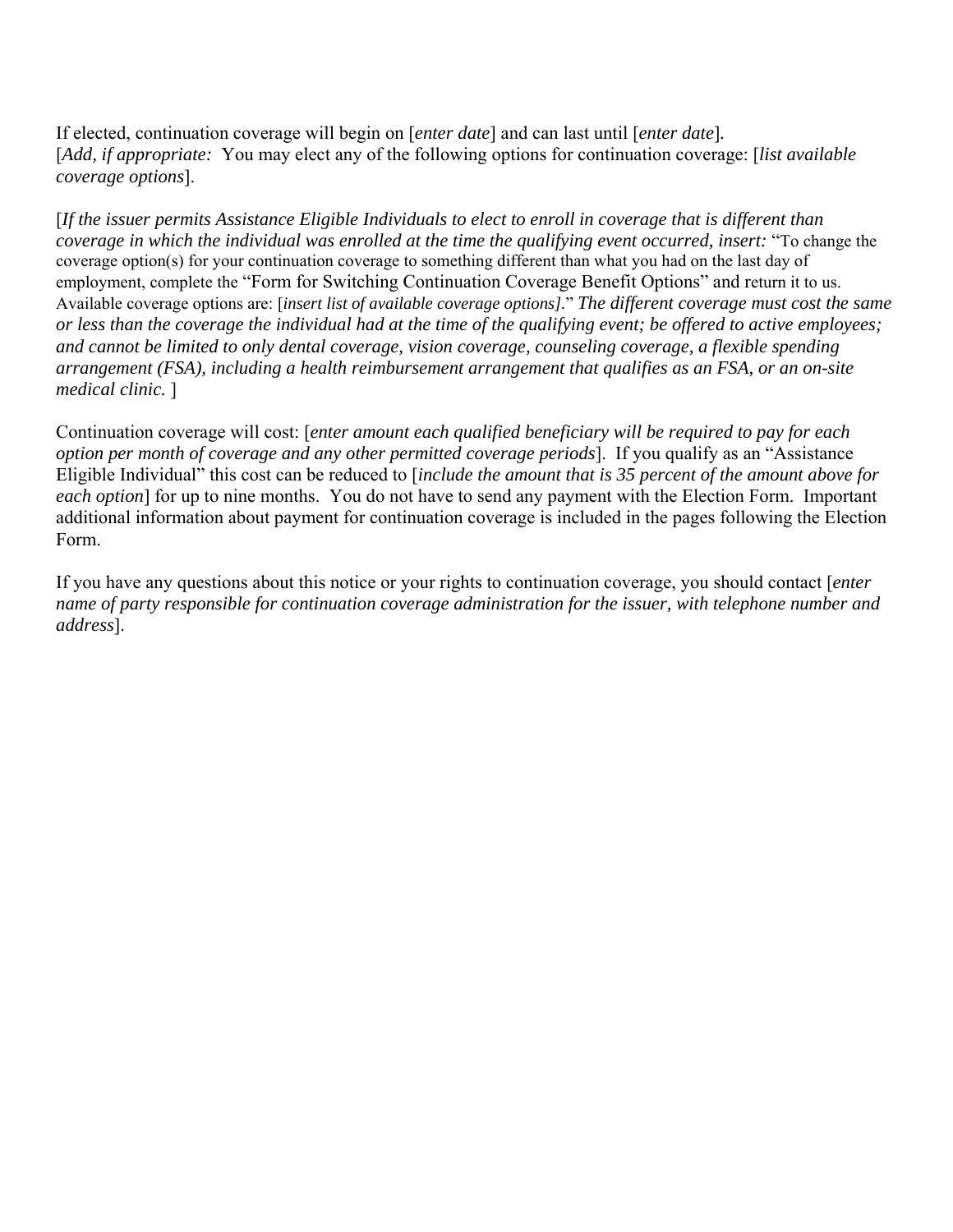| <b>Continuation Coverage Election Form</b>                                                                                                                                                                                                                                                                                                                                                                                                                                                                                                                                            |                                                                                                       |  |  |  |
|---------------------------------------------------------------------------------------------------------------------------------------------------------------------------------------------------------------------------------------------------------------------------------------------------------------------------------------------------------------------------------------------------------------------------------------------------------------------------------------------------------------------------------------------------------------------------------------|-------------------------------------------------------------------------------------------------------|--|--|--|
| [insert applicable law], you have [insert number of days] after the date of this notice to decide whether<br>you want to elect continuation coverage.                                                                                                                                                                                                                                                                                                                                                                                                                                 | Instructions: To elect continuation coverage, complete this Election Form and return it to us. Under  |  |  |  |
| Send completed Election Form to: [Enter Name and Address]                                                                                                                                                                                                                                                                                                                                                                                                                                                                                                                             |                                                                                                       |  |  |  |
| due date]. If mailed, it must be post-marked no later than [enter date].                                                                                                                                                                                                                                                                                                                                                                                                                                                                                                              | This Election Form must be completed and returned by mail [or describe other means of submission and: |  |  |  |
| If you do not submit a completed Election Form by the due date shown above, you will lose your right<br>to elect continuation coverage. If you reject continuation coverage before the due date, you may<br>change your mind as long as you furnish a completed Election Form before the due date. However, if<br>you change your mind after first rejecting continuation coverage, your continuation coverage will begin.<br>on the date you furnish the completed Election Form.<br>Read the important information about your rights included in the pages after the Election Form. |                                                                                                       |  |  |  |
| I (We) elect continuation coverage in the [ <i>enter name of plan</i> ] (the Plan) as indicated below:                                                                                                                                                                                                                                                                                                                                                                                                                                                                                |                                                                                                       |  |  |  |
| Date of Birth Relationship to Employee<br>SSN (or other identifier)<br>Name                                                                                                                                                                                                                                                                                                                                                                                                                                                                                                           |                                                                                                       |  |  |  |
| a.                                                                                                                                                                                                                                                                                                                                                                                                                                                                                                                                                                                    |                                                                                                       |  |  |  |
| $\mathbf{b}$ .                                                                                                                                                                                                                                                                                                                                                                                                                                                                                                                                                                        |                                                                                                       |  |  |  |
|                                                                                                                                                                                                                                                                                                                                                                                                                                                                                                                                                                                       |                                                                                                       |  |  |  |
| <u> 1989 - Jan Barnett, fransk politik (d. 1989)</u><br>$c_{-}$                                                                                                                                                                                                                                                                                                                                                                                                                                                                                                                       |                                                                                                       |  |  |  |
|                                                                                                                                                                                                                                                                                                                                                                                                                                                                                                                                                                                       |                                                                                                       |  |  |  |
|                                                                                                                                                                                                                                                                                                                                                                                                                                                                                                                                                                                       |                                                                                                       |  |  |  |
| Signature                                                                                                                                                                                                                                                                                                                                                                                                                                                                                                                                                                             | Date                                                                                                  |  |  |  |
| Print Name                                                                                                                                                                                                                                                                                                                                                                                                                                                                                                                                                                            | Relationship to individual(s) listed above                                                            |  |  |  |
| <b>Print Address</b>                                                                                                                                                                                                                                                                                                                                                                                                                                                                                                                                                                  | Telephone number                                                                                      |  |  |  |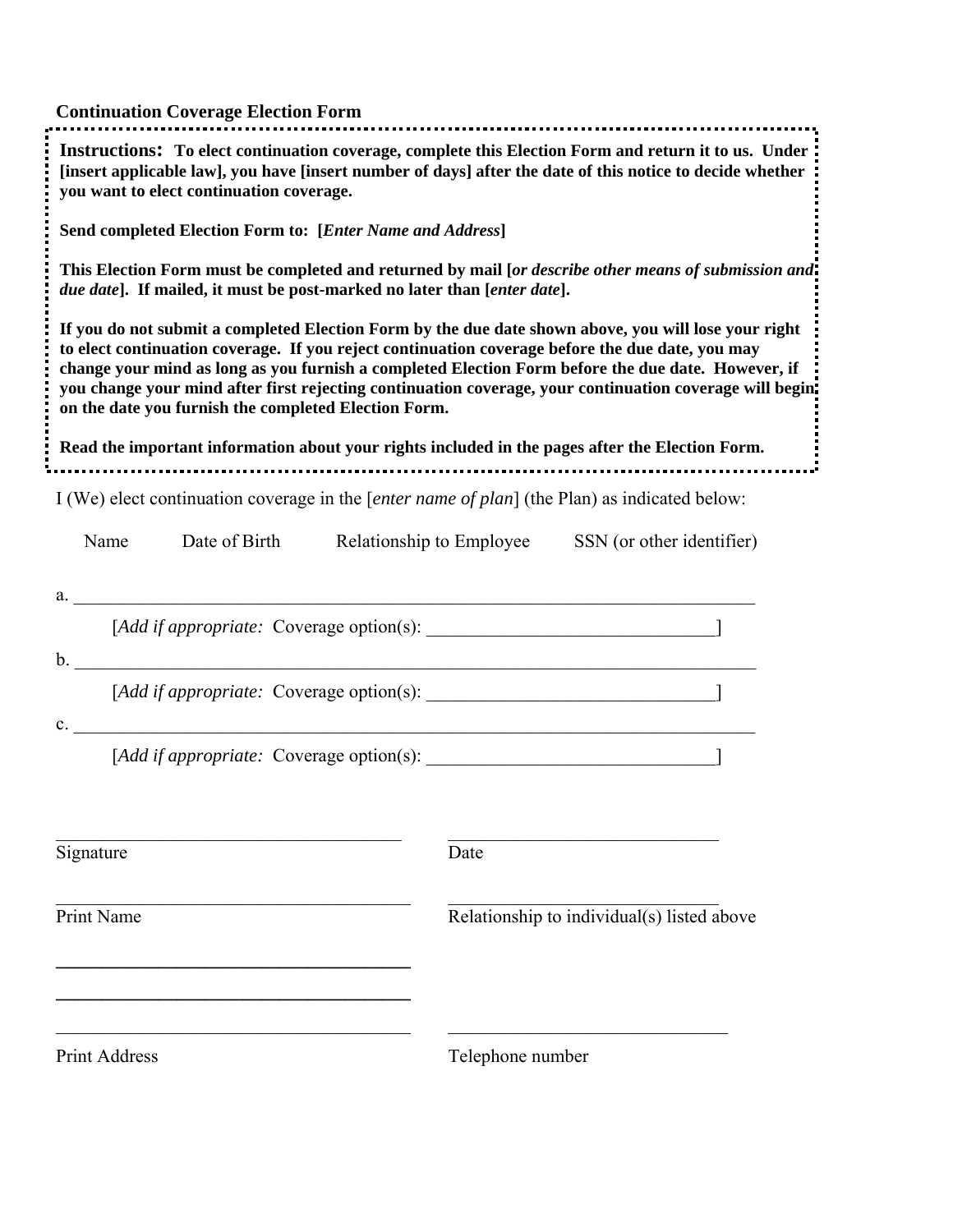[*Only use this model form if the plan permits Assistance Eligible Individuals to elect to enroll in coverage that is different than coverage in which the individual was enrolled at the time the qualifying event occurred.]* 

| <b>Form for Switching Continuation Coverage Benefit Options</b>                                                                                                                                                                                                                                                               |
|-------------------------------------------------------------------------------------------------------------------------------------------------------------------------------------------------------------------------------------------------------------------------------------------------------------------------------|
| Instructions: To change the benefit option(s) for your continuation coverage to something different<br>than what you had on the last day of employment, complete this Form and return it to us. Under<br>federal law, you have 90 days after the date of this notice to decide whether you want to switch benefit<br>options. |
| Send completed Form to: [Enter Name and Address]                                                                                                                                                                                                                                                                              |
| This Form must be completed and returned by mail [or describe other means of submission and due<br><i>date</i> ]. If mailed, it must be post-marked no later than [ <i>enter date</i> ].                                                                                                                                      |
| *THIS IS NOT YOUR ELECTION NOTICE*<br>YOU MUST SEPARATELY COMPLETE AND RETURN THE ELECTION NOTICE TO SECURE <sub>1</sub><br>YOUR CONTINUATION COVERAGE.                                                                                                                                                                       |

I (We) would like to change the continuation coverage option(s) in the [*enter name of plan*] (the Plan) as indicated below:

| Name                                                                                                    |                                                            | Date of Birth Relationship to Employee SSN (or other identifier)                                                      |                                            |
|---------------------------------------------------------------------------------------------------------|------------------------------------------------------------|-----------------------------------------------------------------------------------------------------------------------|--------------------------------------------|
|                                                                                                         |                                                            | a.                                                                                                                    |                                            |
|                                                                                                         |                                                            |                                                                                                                       |                                            |
|                                                                                                         |                                                            | New Coverage Option:                                                                                                  |                                            |
|                                                                                                         |                                                            | $\mathbf{b}$ .                                                                                                        |                                            |
|                                                                                                         |                                                            |                                                                                                                       |                                            |
|                                                                                                         |                                                            |                                                                                                                       |                                            |
| $c_{\rm m}$                                                                                             |                                                            | <u> 1980 - Johann Stein, marwolaethau a bhann an chomhair an chomhair an chomhair an chomhair an chomhair an chom</u> |                                            |
|                                                                                                         |                                                            |                                                                                                                       |                                            |
|                                                                                                         |                                                            | New Coverage Option:                                                                                                  |                                            |
| Signature                                                                                               |                                                            | Date                                                                                                                  |                                            |
| the control of the control of the control of the control of the control of the control of<br>Print Name |                                                            |                                                                                                                       | Relationship to individual(s) listed above |
|                                                                                                         | <u> 1989 - Johann Stoff, amerikansk politiker (* 1908)</u> |                                                                                                                       |                                            |
| Print Address                                                                                           |                                                            | Telephone number                                                                                                      |                                            |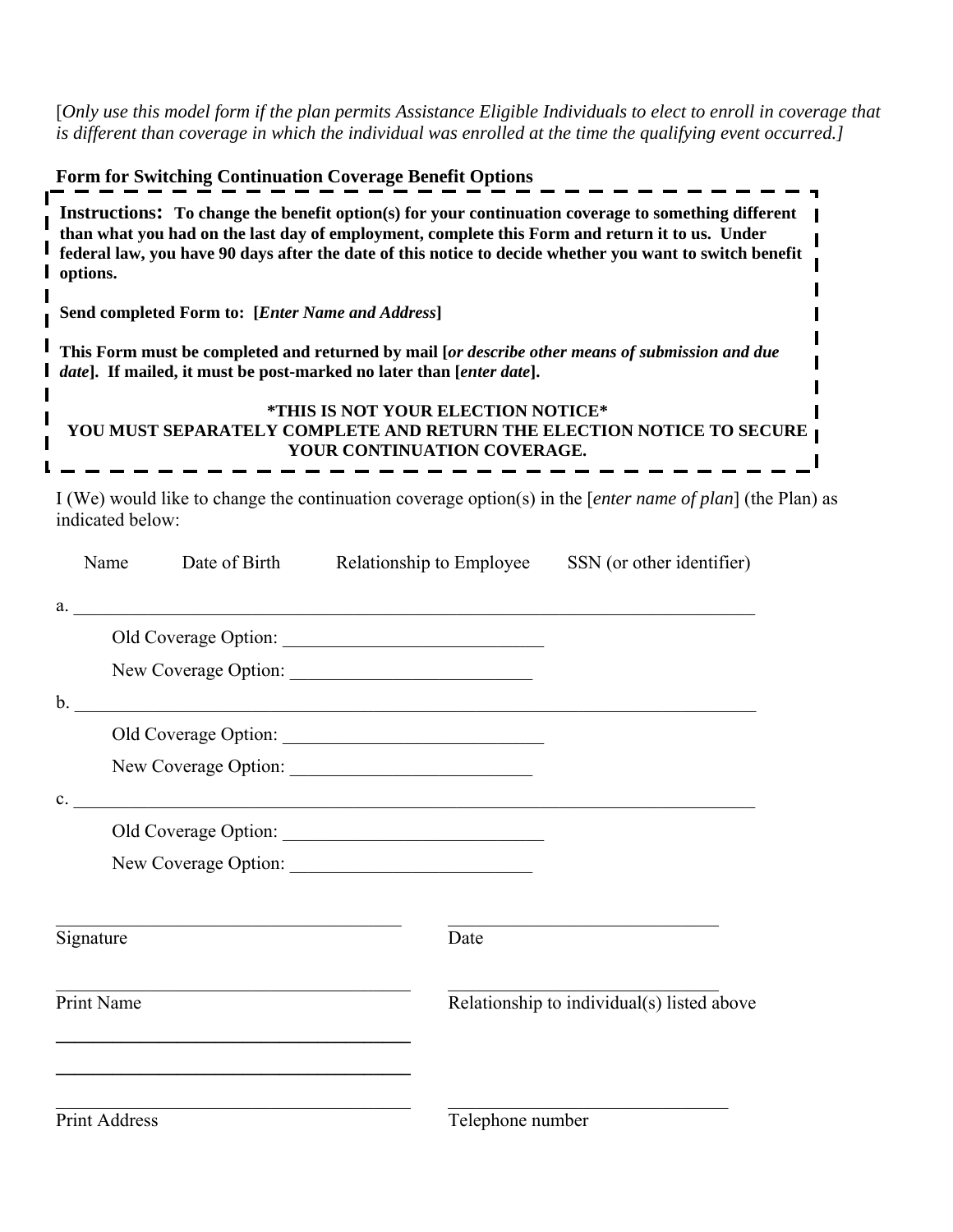#### **Important Information about Your Continuation Coverage Rights**

#### **What is continuation coverage?**

State law requires *[insert state law requirements here], for example: that most group health insurance coverage (including this coverage) give employees and their families the opportunity to continue their coverage when there is a "qualifying event" that would result in a loss of coverage under an employer's plan. Depending on the type of qualifying event, "qualified beneficiaries" can include the employee (or retired employee) covered under the group health plan, the covered employee's spouse, and the dependent children of the covered employee.*

*Continuation coverage is the same coverage that the Plan gives to other participants or beneficiaries under the Plan who are not receiving continuation coverage. Each qualified beneficiary who elects continuation coverage will have the same rights under the Plan as other participants or beneficiaries covered under the Plan, including [add if applicable: open enrollment and] special enrollment rights.]* 

#### **How long will continuation coverage last?**

*[Insert length of coverage and any other relevant information including the availability of any extensions under state law.]* 

#### **How can you elect continuation coverage?**

To elect continuation coverage, you must complete the Election Form and furnish it according to the directions on the form. *[Insert information about any other state law provisions relevant to the election process, including the rights of family members.]*

In considering whether to elect continuation coverage, you should take into account that a failure to continue your group health coverage will affect your future rights under federal law. First, you can lose the right to avoid having preexisting condition exclusions applied to you by other group health plans if you have a 63-day gap in health coverage, and election of continuation coverage may help prevent such a gap. Second, you will lose the guaranteed right to purchase individual health coverage that does not impose a preexisting condition exclusion if you do not elect continuation coverage for the maximum time available to you. Finally, you should take into account that you have special enrollment rights under federal law. You have the right to request special enrollment in another group health plan for which you are otherwise eligible (such as a plan sponsored by your spouse's employer) within 30 days after your group health coverage ends because of the qualifying event listed above. You will also have the same special enrollment right at the end of continuation coverage if you get continuation coverage for the maximum time available to you.

#### **How much does continuation coverage cost?**

#### *[Insert general information regarding the cost of continuation coverage.]*

The American Recovery and Reinvestment Act of 2009 (ARRA) reduces the continuation coverage premium in some cases. The premium reduction is available to certain individuals who experience a qualifying event that is an involuntary termination of employment during the period beginning with September 1, 2008 and ending with December 31, 2009. If you qualify for the premium reduction, you need only pay 35 percent of the continuation coverage premium otherwise due to the issuer. This premium reduction is available for up to nine months. If your COBRA continuation coverage lasts for more than nine months, you will have to pay the full amount to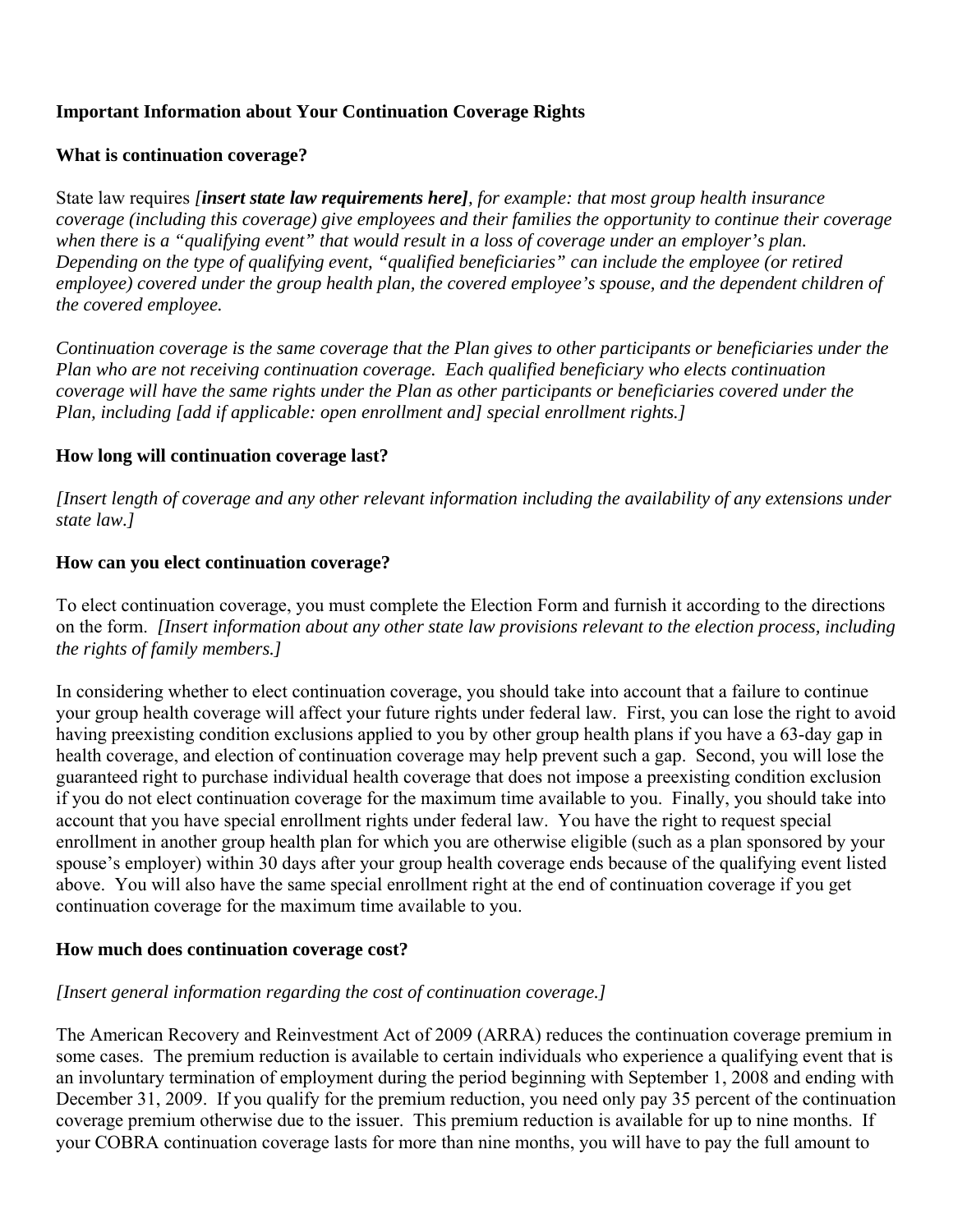continue your COBRA continuation coverage. See the attached "Summary of the Continuation Coverage Premium Reduction Provisions under ARRA" for more details, restrictions, and obligations as well as the form necessary to establish eligibility.

[*If employees might be eligible for trade adjustment assistance, the following information must be added*: The Trade Act of 2002 created a tax credit for certain individuals who become eligible for trade adjustment assistance and for certain retired employees who are receiving pension payments from the Pension Benefit Guaranty Corporation (PBGC). Under the tax provisions, eligible individuals can either take a tax credit or get advance payment of 65% of premiums paid for qualified health insurance, including continuation coverage. ARRA made several amendments to these provisions, including an increase in the amount of the credit to 80% of premiums for coverage before January 1, 2011 and temporary extensions of the maximum period of COBRA continuation coverage for PBGC recipients (covered employees who have a nonforfeitable right to a benefit any portion of which is to be paid by the PBGC) and TAA-eligible individuals.

If you have questions about these provisions, you may call the Health Coverage Tax Credit Customer Contact Center toll-free at 1-866-628-4282. TTD/TTY callers may call toll-free at 1-866-626-4282. More information about the Trade Act is also available at [www.doleta.gov/tradeact.](http://www.doleta.gov/tradeact)

#### **When and how must payment for continuation coverage be made?**

[*Insert information regarding the requirements related to payment for continuation coverage, including any periodic payment provisions or permissible grace periods.*]

You may contact [*enter appropriate contact information for the party responsible for continuation coverage administration under the Plan*] to confirm the correct amount of your first payment or to discuss payment issues related to the ARRA premium reduction.

Your payment(s) for continuation coverage should be sent to:

[*enter appropriate payment address*]

#### **For more information**

This notice does not fully describe continuation coverage or other rights with respect to your coverage. More information is available from [*enter appropriate contact information for the party responsible for continuation coverage administration under the Plan*].

If you have any questions concerning the information in this notice, your rights to coverage you should contact [*enter name of party responsible for continuation coverage administration for the Plan, with telephone number and address*].

For more information about your rights under state law, contact [*insert appropriate contact information*.]

### **Keep Your Plan Informed of Address Changes**

In order to protect your and your family's rights, you should keep [*enter name and contact information for the appropriate party responsible for continuation coverage administration under the Plan*] informed of any changes in your address and the addresses of family members. You should also keep a copy, for your records,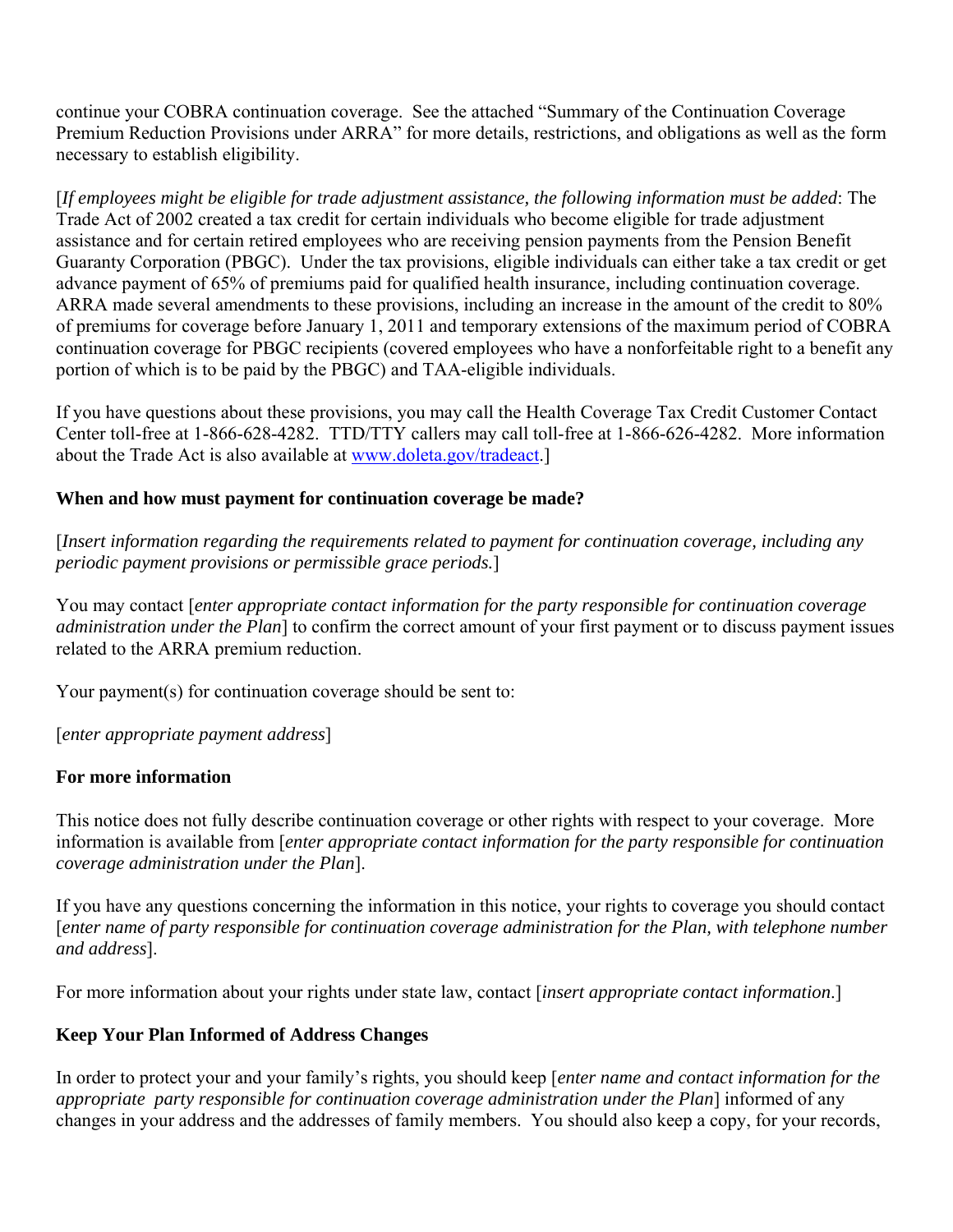of any notices you send to [*enter the name of the party responsible for continuation coverage administration under the Plan*].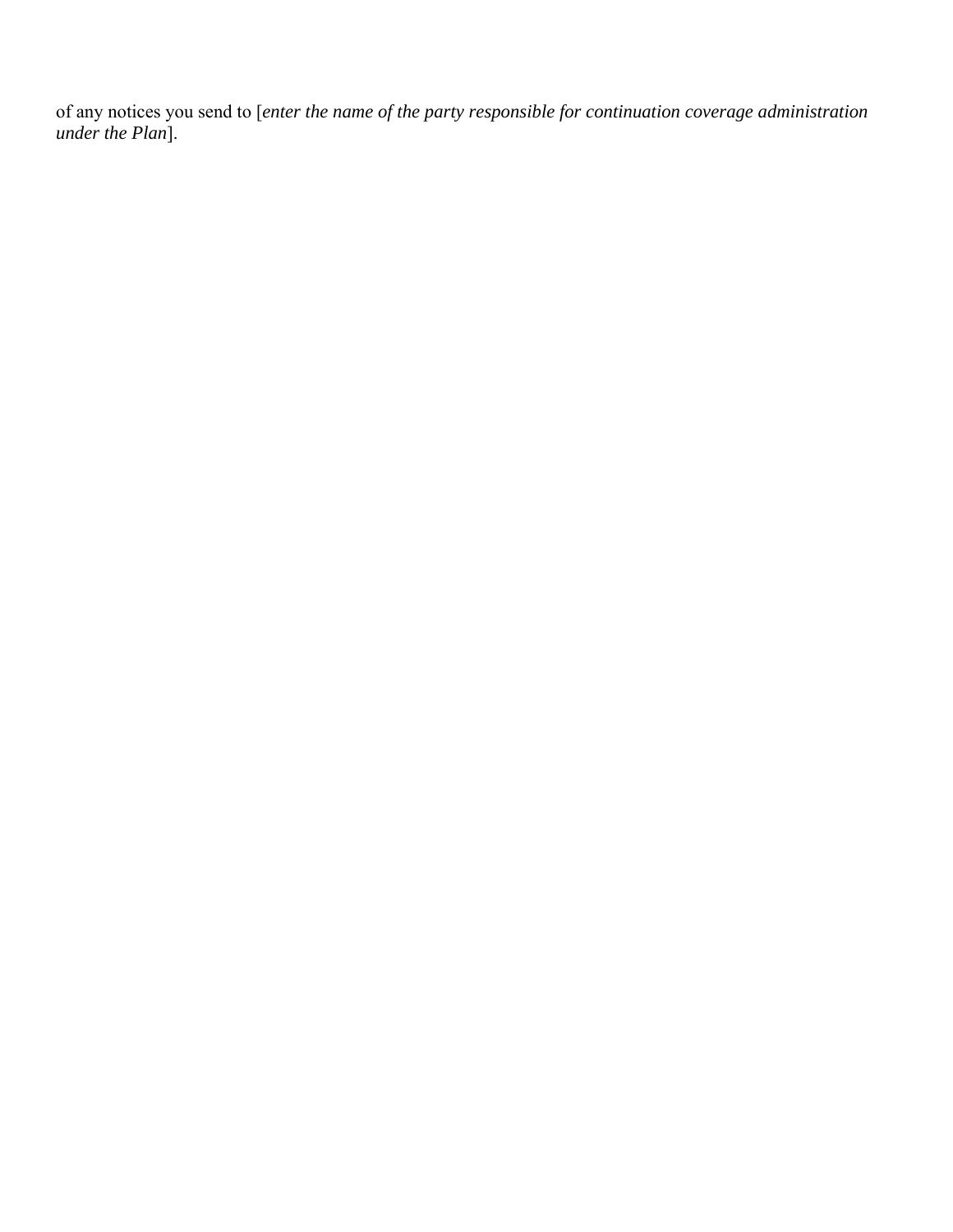# **Summary of the Continuation Coverage Premium Reduction Provisions under ARRA**



President Obama signed the American Recovery and Reinvestment Act (ARRA) on February 17, 2009. The law gives "Assistance Eligible Individuals" the right to pay reduced continuation coverage premiums for periods of coverage beginning on or after February 17, 2009 and can last up to 9 months.

To be considered an Assistance Eligible Individual and get reduced premiums you:

- $\triangleright$  MUST be eligible for continuation coverage at any time during the period from September 1, 2008 through December 31, 2009 and elect the coverage;
- $\triangleright$  MUST have a continuation coverage election opportunity related to an involuntary termination of employment that occurred at some time from September 1, 2008 through December 31, 2009;
- $\triangleright$  MUST NOT be eligible for Medicare; AND

 $\overline{a}$ 

¾ MUST NOT be eligible for coverage under any other group health plan, such as a plan sponsored by a successor employer or a spouse's employer.<sup>[∗](#page-7-0)</sup>

## ♦ **IMPORTANT** ♦

- ◊ If, after you elect COBRA and while you are paying the reduced premium, you become eligible for other group health plan coverage or Medicare you MUST notify the plan in writing. If you do not, you may be subject to a tax penalty.
- ◊ Electing the premium reduction disqualifies you for the Health Coverage Tax Credit. If you are eligible for the Health Coverage Tax Credit, which could be more valuable than the premium reduction, you will have received a notification from the IRS.
- $\Diamond$  The amount of the premium reduction is recaptured for certain high income individuals. If the amount you earn for the year is more than \$125,000 (or \$250,000 for married couples filing a joint federal income tax return) all or part of the premium reduction may be recaptured by an increase in your income tax liability for the year. If you think that your income may exceed the amounts above, you may wish to consider waiving your right to the premium reduction. For more information, consult your tax preparer or visit the IRS webpage on ARRA at www.irs.gov.

For general information regarding continuation coverage you can contact [*enter name of party responsible for continuation coverage administration for the Plan, with telephone number and address*].

For specific information related to your plan's administration of the ARRA Premium Reduction or to notify the issuer of your ineligibility to continue paying reduced premiums, contact [*enter name of party responsible for ARRA Premium Reduction administration for the Plan, with telephone number and address*].

If you are denied treatment as an Assistance Eligible Individual you may have the right to have the denial reviewed. For more information regarding reviews or for general information about the ARRA Premium Reduction go to:

## [www.cms.hhs.gov/COBRAContinuationofCov](http://www.cms.hhs.gov/COBRAContinuationofCov) or [NewCobraRights@cms.hhs.gov](mailto:NewCobraRights@cms.hhs.gov)

<span id="page-7-0"></span><sup>∗</sup> Generally, this does not include coverage for only dental, vision, counseling, or referral services; coverage under a health flexible spending arrangement; or treatment that is furnished in an on-site medical facility maintained by the employer.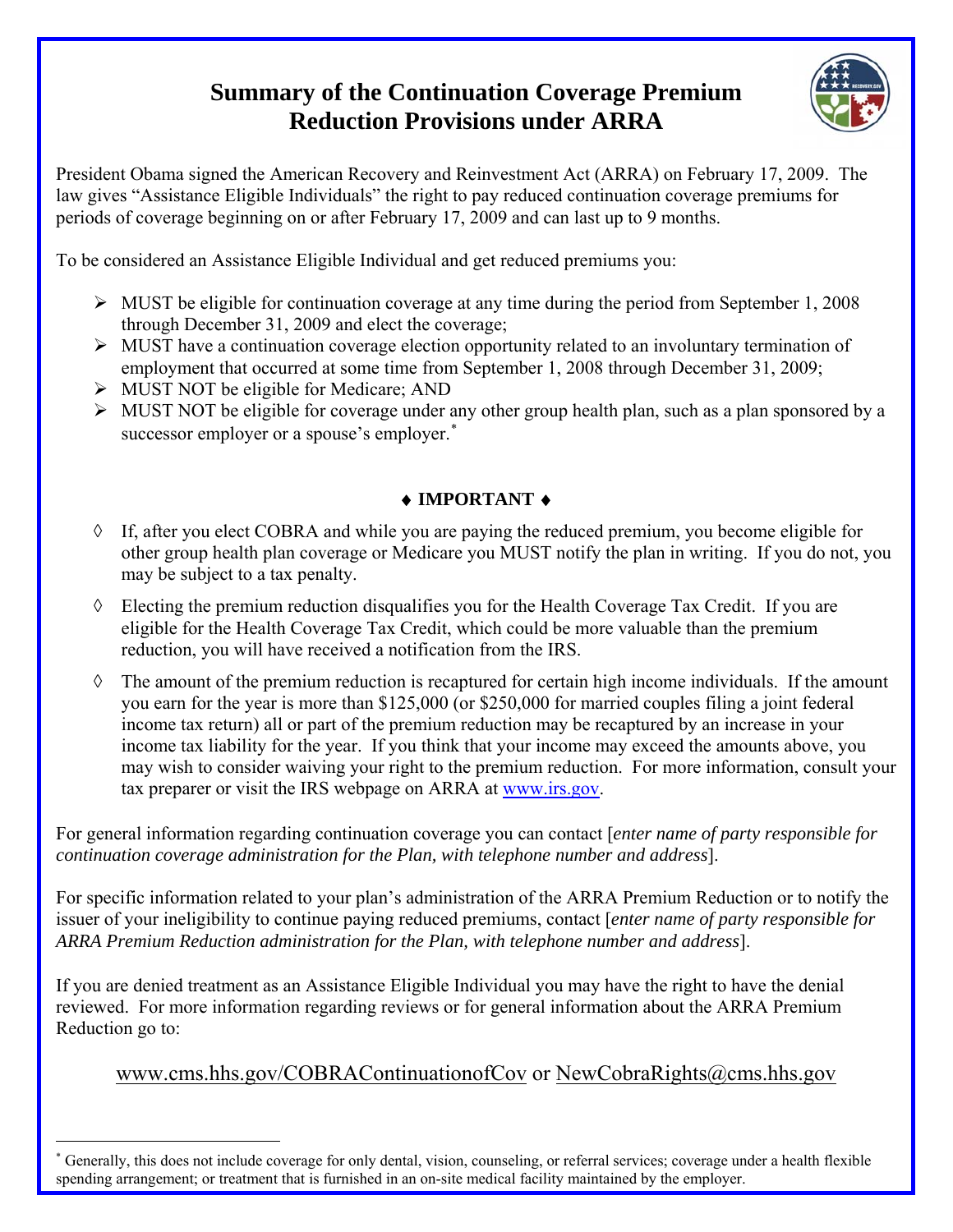|                                                                            | To apply for ARRA Premium Reduction, complete this form and return it to us along with your Election Form.<br>You may also send this form in separately. If you choose to do so, send the completed "Request for Treatment<br>as an Assistance Eligible Individual" to: [Enter Name and Address]                                                                                                                                  |                                                                                       |  |                      |
|----------------------------------------------------------------------------|-----------------------------------------------------------------------------------------------------------------------------------------------------------------------------------------------------------------------------------------------------------------------------------------------------------------------------------------------------------------------------------------------------------------------------------|---------------------------------------------------------------------------------------|--|----------------------|
|                                                                            | You may also want to read the important information about your rights included in the "Summary of the<br><b>Continuation Coverage Premium Reduction Provisions Under ARRA."</b>                                                                                                                                                                                                                                                   |                                                                                       |  |                      |
| [Insert Plan Name]                                                         | [Insert Plan Mailing<br><b>REQUEST FOR TREATMENT AS AN ASSISTANCE</b><br>Address1<br><b>ELIGIBLE INDIVIDUAL</b>                                                                                                                                                                                                                                                                                                                   |                                                                                       |  |                      |
| PERSONAL INFORMATION                                                       |                                                                                                                                                                                                                                                                                                                                                                                                                                   |                                                                                       |  |                      |
| this form)                                                                 | Name and mailing address of employee (list any dependents on the back of                                                                                                                                                                                                                                                                                                                                                          | Telephone number                                                                      |  |                      |
|                                                                            |                                                                                                                                                                                                                                                                                                                                                                                                                                   | E-mail address (optional)                                                             |  |                      |
|                                                                            | To qualify, you must be able to check 'Yes' for all statements.                                                                                                                                                                                                                                                                                                                                                                   |                                                                                       |  |                      |
| 1. The loss of employment was involuntary.                                 |                                                                                                                                                                                                                                                                                                                                                                                                                                   |                                                                                       |  | □ Yes□ No            |
|                                                                            | 2. The loss of employment occurred at some point on or after September 1, 2008 and on or before December 31, 2009.                                                                                                                                                                                                                                                                                                                |                                                                                       |  | $\Box$ Yes $\Box$ No |
| 3. I elected (or am electing) continuation coverage.                       |                                                                                                                                                                                                                                                                                                                                                                                                                                   |                                                                                       |  | □ Yes□ No            |
|                                                                            | 4. I am NOT eligible for other group health plan coverage (or I was not eligible for other group health plan coverage                                                                                                                                                                                                                                                                                                             |                                                                                       |  | □ Yes□ No            |
| during the period for which I am claiming a reduced premium).<br>premium). | 5. I am NOT eligible for Medicare (or I was not eligible for Medicare during the period for which I am claiming a reduced                                                                                                                                                                                                                                                                                                         |                                                                                       |  | $\Box$ Yes $\Box$ No |
|                                                                            |                                                                                                                                                                                                                                                                                                                                                                                                                                   |                                                                                       |  |                      |
| provided on this form are true and correct.                                | I make an election to exercise my right to the ARRA Premium Reduction. To the best of my knowledge and belief all of the answers I have                                                                                                                                                                                                                                                                                           |                                                                                       |  |                      |
| Signature                                                                  | $\rightarrow$ Date $\rightarrow$ Date $\rightarrow$ Date $\rightarrow$ Date $\rightarrow$ Date $\rightarrow$ Date $\rightarrow$ Date $\rightarrow$ Date $\rightarrow$ Date $\rightarrow$ Date $\rightarrow$ Date $\rightarrow$ Date $\rightarrow$ Date $\rightarrow$ Date $\rightarrow$ Date $\rightarrow$ Date $\rightarrow$ Date $\rightarrow$ Date $\rightarrow$ Date $\rightarrow$ Date $\rightarrow$ Date $\rightarrow$ Date |                                                                                       |  |                      |
|                                                                            |                                                                                                                                                                                                                                                                                                                                                                                                                                   |                                                                                       |  |                      |
|                                                                            | FOR ISSUER USE ONLY<br>This application is: $\Box$ Approved $\Box$ Denied<br>Specify reason below and then return a copy of this form to the applicant.<br>REASON FOR DENIAL OF TREATMENT AS AN ASSISTANCE ELIGIBLE INDIVIDUAL                                                                                                                                                                                                    | $\Box$ Approved for some/denied for others (explain in #4 below)                      |  |                      |
| 1. Loss of employment was voluntary.                                       | 2. The involuntary loss did not occur between September 1, 2008 and December 31, 2009.                                                                                                                                                                                                                                                                                                                                            |                                                                                       |  | $\Box$<br>$\Box$     |
| 3. Individual did not elect continuation coverage.                         |                                                                                                                                                                                                                                                                                                                                                                                                                                   |                                                                                       |  | $\Box$               |
| 4. Other (please explain)                                                  |                                                                                                                                                                                                                                                                                                                                                                                                                                   |                                                                                       |  | $\overline{\square}$ |
|                                                                            |                                                                                                                                                                                                                                                                                                                                                                                                                                   |                                                                                       |  |                      |
|                                                                            | Signature of party responsible for continuation coverage administration for the Plan                                                                                                                                                                                                                                                                                                                                              |                                                                                       |  |                      |
| →                                                                          | Date                                                                                                                                                                                                                                                                                                                                                                                                                              |                                                                                       |  |                      |
| Type or print name                                                         |                                                                                                                                                                                                                                                                                                                                                                                                                                   |                                                                                       |  |                      |
| Telephone number                                                           | <u> 1980 - Johann Barbara, martxa a</u>                                                                                                                                                                                                                                                                                                                                                                                           | E-mail address > Andrease Allen Andrease Allen Andrew Allen Andrew Allen Andrew Allen |  |                      |
|                                                                            |                                                                                                                                                                                                                                                                                                                                                                                                                                   |                                                                                       |  |                      |
|                                                                            |                                                                                                                                                                                                                                                                                                                                                                                                                                   |                                                                                       |  |                      |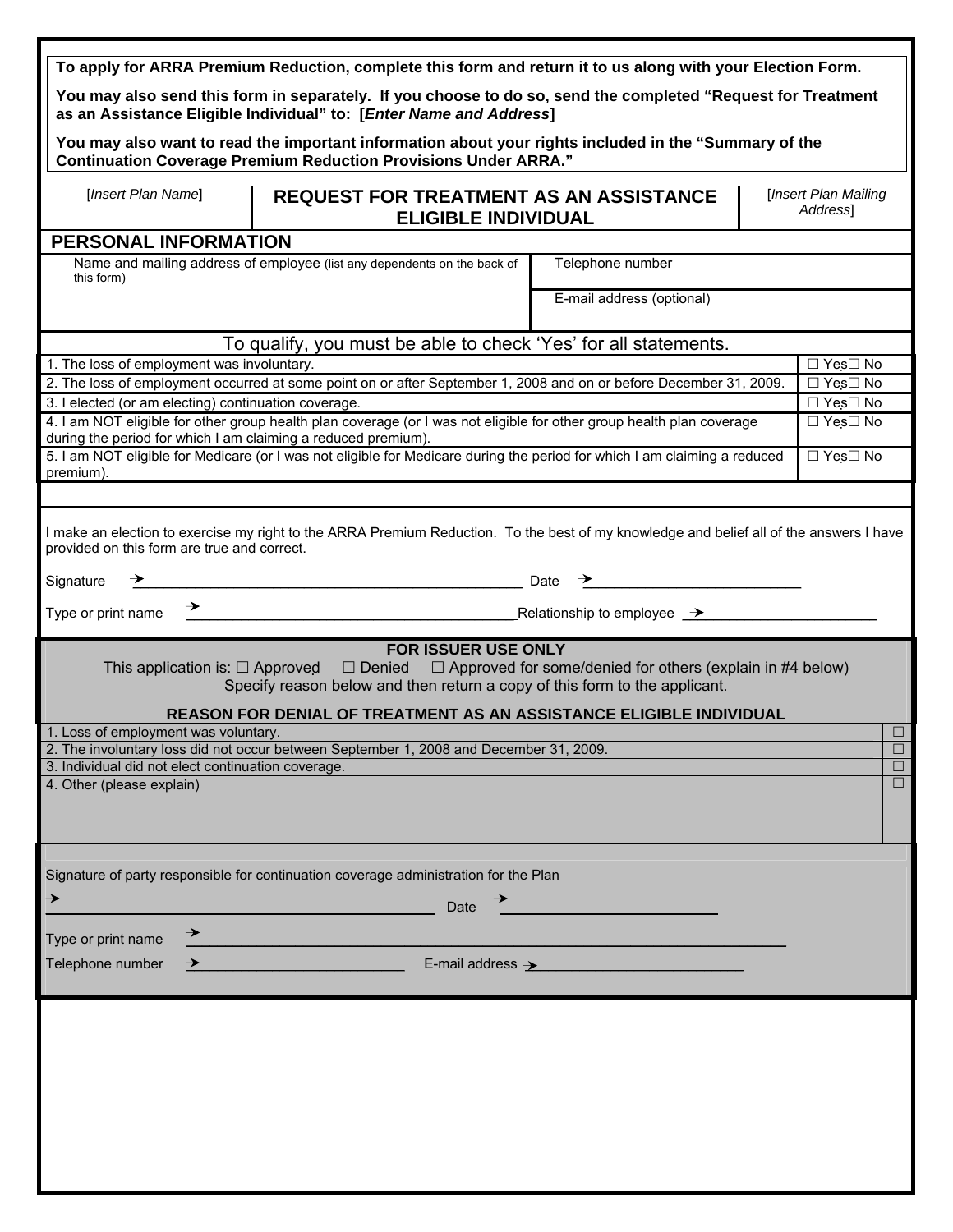|                                 |                                                                   | <b>DEPENDENT INFORMATION</b> (Parent or guardian should sign for minor children.)                                                                                                                                                                                                                                                                                                                                                 |                                   |
|---------------------------------|-------------------------------------------------------------------|-----------------------------------------------------------------------------------------------------------------------------------------------------------------------------------------------------------------------------------------------------------------------------------------------------------------------------------------------------------------------------------------------------------------------------------|-----------------------------------|
| Name                            | Date of Birth                                                     | Relationship to Employee<br>SSN (or other identifier)                                                                                                                                                                                                                                                                                                                                                                             |                                   |
|                                 |                                                                   |                                                                                                                                                                                                                                                                                                                                                                                                                                   |                                   |
|                                 | 1. I elected (or am electing) continuation coverage.              |                                                                                                                                                                                                                                                                                                                                                                                                                                   | □ Yes□ No                         |
|                                 | 2. I am NOT eligible for other group health plan coverage.        |                                                                                                                                                                                                                                                                                                                                                                                                                                   | $\Box$ Yes $\Box$ No              |
|                                 | 3. I am NOT eligible for Medicare.                                |                                                                                                                                                                                                                                                                                                                                                                                                                                   | $\Box$ Yes $\Box$ No              |
|                                 | have provided on this form are true and correct.                  | I make an election to exercise my right to the ARRA Premium Reduction. To the best of my knowledge and belief all of the answers I                                                                                                                                                                                                                                                                                                |                                   |
| Signature                       |                                                                   | $\rightarrow$ Date $\rightarrow$ Date $\rightarrow$ Date $\rightarrow$ Date $\rightarrow$ Date $\rightarrow$ Date $\rightarrow$ Date $\rightarrow$ Date $\rightarrow$ Date $\rightarrow$ Date $\rightarrow$ Date $\rightarrow$ Date $\rightarrow$ Date $\rightarrow$ Date $\rightarrow$ Date $\rightarrow$ Date $\rightarrow$ Date $\rightarrow$ Date $\rightarrow$ Date $\rightarrow$ Date $\rightarrow$ Date $\rightarrow$ Date |                                   |
| Type or print name              |                                                                   | $\rightarrow$ Relationship to employee $\rightarrow$                                                                                                                                                                                                                                                                                                                                                                              |                                   |
|                                 |                                                                   |                                                                                                                                                                                                                                                                                                                                                                                                                                   |                                   |
| Name                            | Date of Birth                                                     | Relationship to Employee SSN (or other identifier)                                                                                                                                                                                                                                                                                                                                                                                |                                   |
|                                 | 1. I elected (or am electing) continuation coverage.              |                                                                                                                                                                                                                                                                                                                                                                                                                                   | $\Box$ Yes $\Box$ No              |
|                                 | 2. I am NOT eligible for other group health plan coverage.        |                                                                                                                                                                                                                                                                                                                                                                                                                                   | $\Box$ Yes $\Box$ No              |
|                                 | 3. I am NOT eligible for Medicare.                                |                                                                                                                                                                                                                                                                                                                                                                                                                                   | $\Box$ Yes $\Box$ No              |
| Signature<br>Type or print name | have provided on this form are true and correct.<br>$\rightarrow$ | I make an election to exercise my right to the ARRA Premium Reduction. To the best of my knowledge and belief all of the answers I<br>$\overline{\phantom{a}}$ Date $\overline{\phantom{a}}$ Date $\overline{\phantom{a}}$<br><b>Example 2018</b> Relationship to employee <u>→</u>                                                                                                                                               |                                   |
| Name                            | Date of Birth                                                     | Relationship to Employee<br>SSN (or other identifier)<br>$\mathsf{C}.$                                                                                                                                                                                                                                                                                                                                                            |                                   |
|                                 | 1. I elected (or am electing) continuation coverage.              | the control of the control of the control of the control of the control of the control of the control of the control of the control of the control of the control of the control of the control of the control of the control                                                                                                                                                                                                     | $\Box$ Yes $\Box$ No              |
|                                 | 3. I am NOT eligible for Medicare.                                | 2. I am NOT eligible for other group health plan coverage.                                                                                                                                                                                                                                                                                                                                                                        | $\Box$ Yes $\Box$ No<br>□ Yes□ No |
| Signature<br>Type or print name | have provided on this form are true and correct.                  | I make an election to exercise my right to the ARRA Premium Reduction. To the best of my knowledge and belief all of the answers I<br>$\overbrace{\phantom{xxxxx}}$ Date $\overbrace{\phantom{xxxxx}}$ Date $\overbrace{\phantom{xxxxx}}$<br>$\begin{array}{c}\n\rightarrow \\ \hline\n\end{array}$<br>Relationship to employee $\rightarrow$                                                                                     |                                   |
|                                 |                                                                   |                                                                                                                                                                                                                                                                                                                                                                                                                                   |                                   |